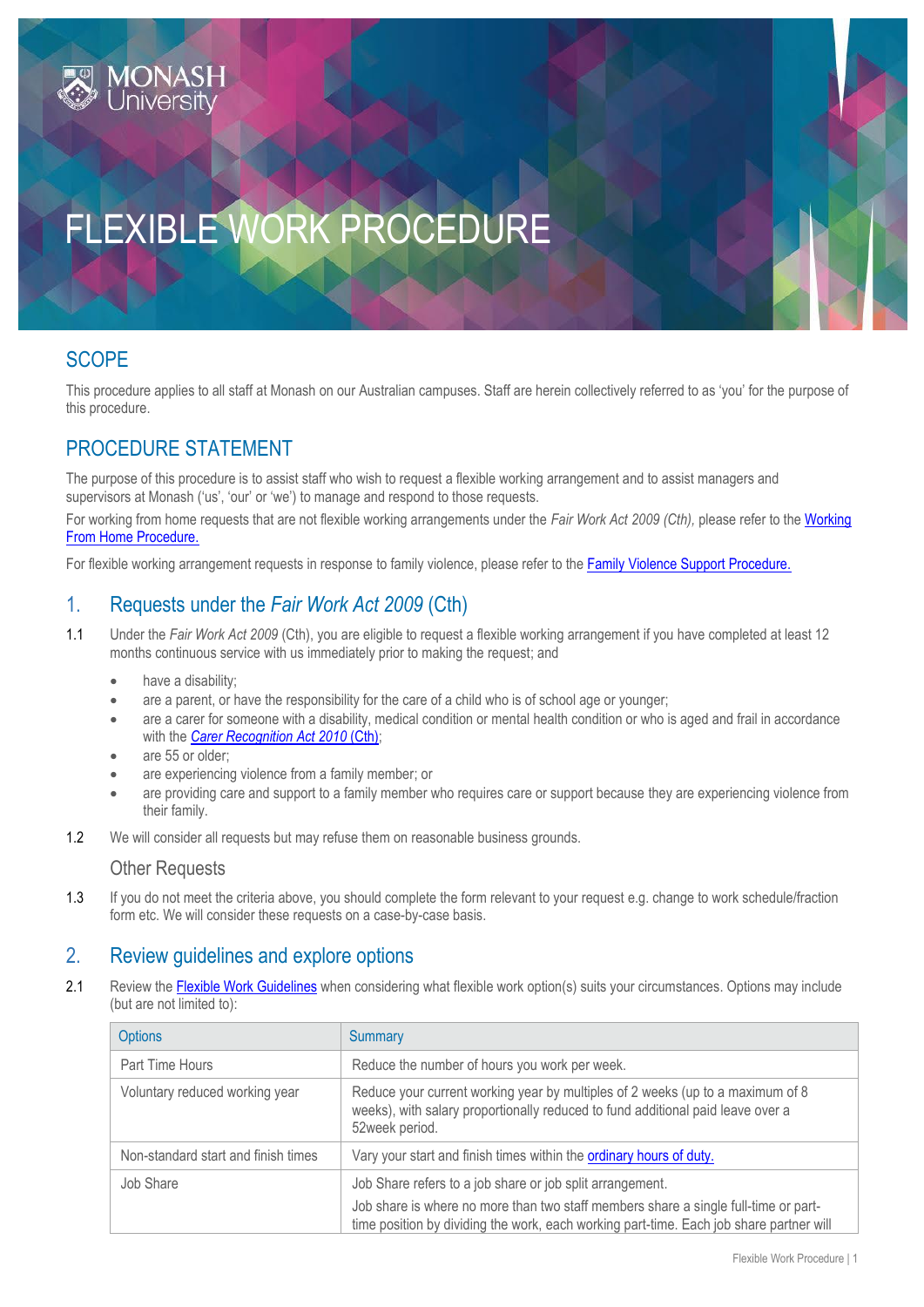|                                 | have the same position title and position description.                                                                                                                                                                                                |
|---------------------------------|-------------------------------------------------------------------------------------------------------------------------------------------------------------------------------------------------------------------------------------------------------|
|                                 | Job split is where the responsibilities of a position are quite distinct and easily<br>separated, in which the roles and responsibilities are separated into two distinct part-<br>time positions.                                                    |
| Working from home               | Work some of your days from your usual place of residence                                                                                                                                                                                             |
| <b>Transition to Retirement</b> | If you are in a continuing position and within 3 years of being eligible to receive a<br>retirement benefit from your superannuation scheme, your work fraction can be<br>reduced to between 0.3 and 0.8 (inclusive) under a pre-retirement contract. |
| Alternative Monash location     | Work at another Monash building or campus other than your official place of work.                                                                                                                                                                     |

#### 3. Discuss options with your supervisor

3.1 Discuss your requirements with your supervisor and be prepared to consider other options that will meet both your needs and the work unit's requirements.

#### 4. Prepare and submit your flexible work request

- 4.1 Submit a **[Flexible Work Request](http://www.intranet.monash/hr/assets/docs/tools-and-resources/forms/word/Flexible-work-request.docx)** to your HR Business Partner at least six weeks before the arrangement is proposed to start.
- 4.2 You may also need to submit additional forms to support your request (e.g. voluntary working year). If your flexible work request is for the purpose of working from home, you must also complete the [Working safely from home module](https://monash.csod.com/samldefault.aspx?ReturnUrl=%252fDeepLink%252fProcessRedirect.aspx%253fmodule%253dlodetails%2526lo%253d5aeb0f99-5bf8-408d-bf1f-c20fa567bdc6) in myDevelopment, followed by a Working from Home Request. For further information, refer to th[e Working From Home Procedure.](https://publicpolicydms.monash.edu/Monash/documents/1935739)
- 4.3 You can request a flexible working arrangement for a term up to 12 months or, if you're on a fixed-term contract, the end date of your contract (whichever is sooner).
- 4.4 The term will include a trial period (usually 3 months) wherein you and your supervisor should review the arrangement to determine if it meets the needs of both parties and/or if any changes are required to improve the arrangement.

#### 5. We consider your request

- 5.1 We will consider and respond to your request within 21 days from receipt of your written request.
- 5.2 Your supervisor and HR Business Partner will consider whether your request can be accommodated, taking into account the impact on service delivery, business continuity and on the overall staffing profile of the area.
- 5.3 If your request is to work less than a 0.6 employment fraction (i.e. less than 3 days), the approval of the Director, HR Business Partnering will be required prior to the request proceeding.

#### 6. Outcome of your request

#### Approval

6.1 Where approved, Monash HR will provide both you and your supervisor with a copy of the approved request.

Approval but in a different position

6.2 Where we cannot accommodate your request but can in an alternative position (based on your willingness), your Head of School/Department or Director may consult to find an alternative position for you.

#### Approval based on modification to your request

6.3 If you agree to an alternative arrangement, the original request must be refused and the alternative arrangement noted in the relevant section. You, your supervisor and Head of School/Department or Director must sign and re-submit the request to the HR Business Partner.

Refusal

6.4 The Director, HR Business Partnering, will detail the reasons for refusal of your request in writing. The decision will then be communicated to you by your supervisor and HR Business Partner. We will email you the outcome if we are unable to meet with you within 21 days of receiving your request. A meeting may be arranged to explain the refusal to you and to discuss options thereafter.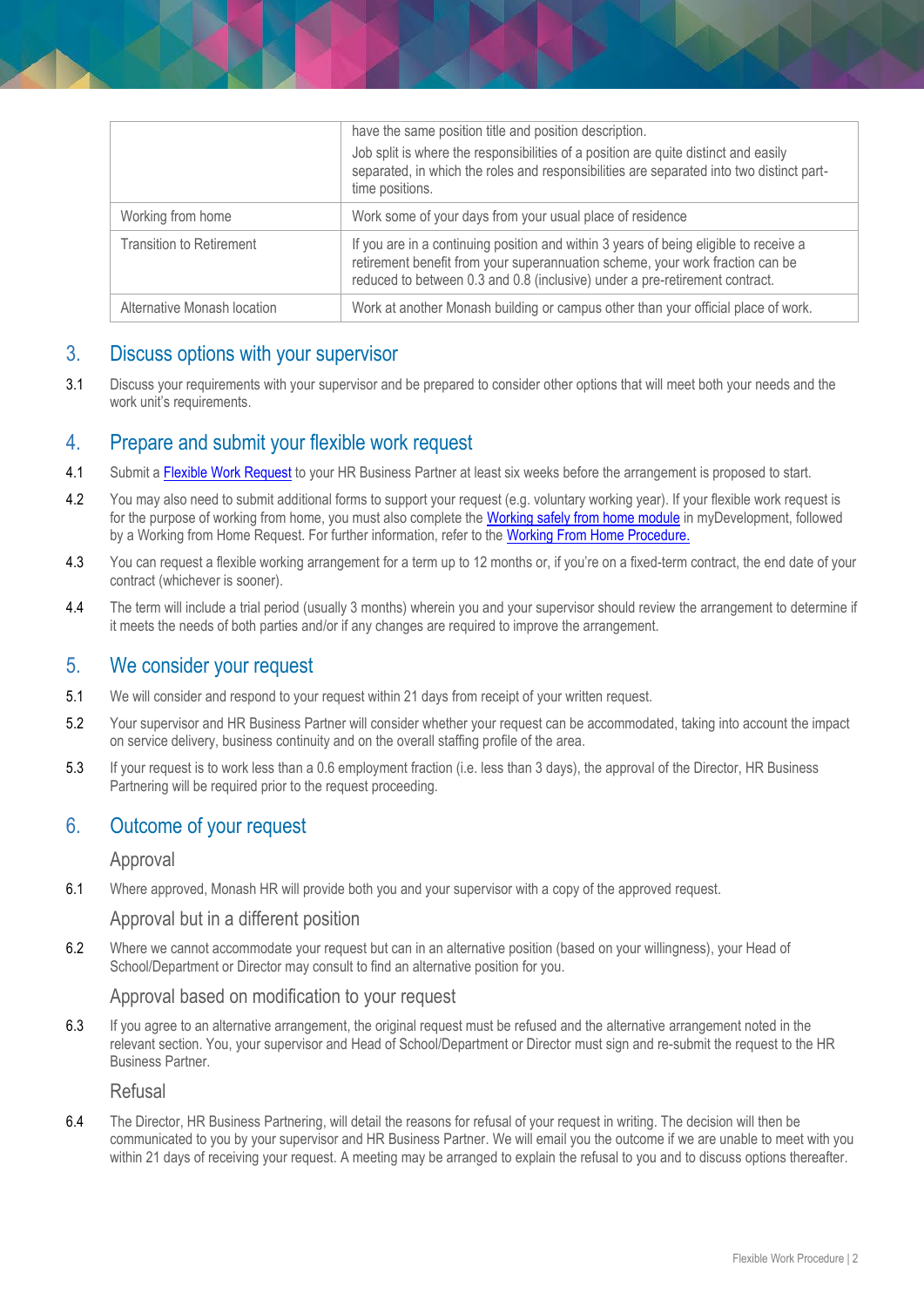# 7. Review the arrangements

7.1 You and your supervisor should meet regularly, including during the trial period, to discuss the arrangement to ensure it continues to meet the needs of both parties and if any changes are required to improve the arrangement.

Transfer of a flexible working arrangement

7.2 Flexible working arrangements are not normally transferable from one position to another. If you apply for a new position, you must re-apply for your flexible working arrangement.

Renew a flexible working arrangement

7.3 Should you wish to continue a flexible working arrangement, you are required to reapply at the end of the approved term. The application will be assessed on the circumstances at the time. Your needs and our needs change over time.

Terminate a flexible working arrangement

7.4 Where the arrangement is no longer workable and discussions have not been able to rectify the issues, your supervisor must seek advice from Workplace Relations, Monash HR, via your HR Business Partner for further options.

## 8. Employment related grievance procedure

8.1 You may apply for a review of the refusal decision under our applicable employment-related grievance resolution procedure or dispute resolution procedure in accordance with the relevant Enterprise Agreement

#### 9. Breach of procedure

9.1 We treat any breach of our policies or procedures seriously. We encourage reporting of concerns about non-compliance and manage compliance in accordance with the applicable Enterprise Agreement or contract terms.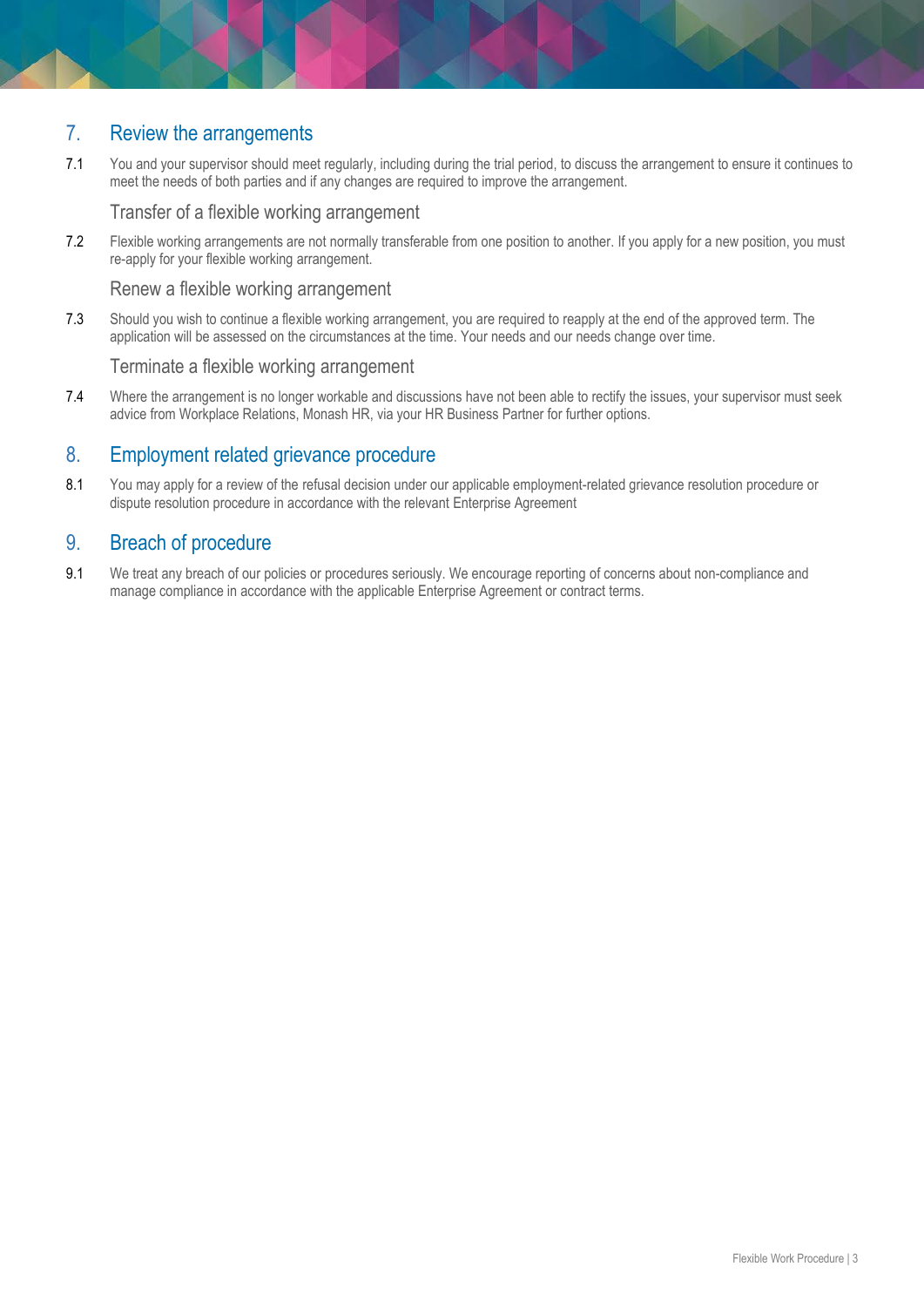# **DEFINITIONS**

| <b>Enterprise Agreement</b>                     | The Enterprise Agreement means the Monash University Enterprise Agreement (Academic and<br>Professional Staff) 2019 or the Trades and Services staff (Building and Metal Trades staff) 2009 or Trades<br>and Services staff (Catering and Retail, Cleaning and Caretaking, and Miscellaneous services staff)<br>2005 as applicable to the staff member in accordance with their contract of employment. Clauses relating<br>to this procedure include:                                                                                                                                                                                                                                                                                                                                                |
|-------------------------------------------------|-------------------------------------------------------------------------------------------------------------------------------------------------------------------------------------------------------------------------------------------------------------------------------------------------------------------------------------------------------------------------------------------------------------------------------------------------------------------------------------------------------------------------------------------------------------------------------------------------------------------------------------------------------------------------------------------------------------------------------------------------------------------------------------------------------|
|                                                 | Monash University Enterprise Agreement (Academic and Professional Staff) 2019                                                                                                                                                                                                                                                                                                                                                                                                                                                                                                                                                                                                                                                                                                                         |
|                                                 | <b>Clause 12 - Dispute Resolution Procedure</b><br><b>Clause 33 - Voluntary Reduced Working Year</b><br><b>Clause 37 - Requests for Flexible Working Arrangements</b><br>Clause 43 - Parental Leave<br>Clause 63 - Employment Related Grievance Resolution Procedure<br>Clause 76 - Hours of Duty<br>Monash University Enterprise Agreement (Trades & Services Staff- Building & Metal Trades Staff)<br>2009<br><b>Clause 12 - Dispute Settling Procedures</b><br>Clause 13 - Employment Related Grievance Resolution Procedures<br>Clause 53 - Voluntary Reduced Working Year<br>Schedule 6, clause 5 - Application of Parental Leave<br>Monash University Enterprise Agreement (Trades and Services Staff - Catering and Retail, Cleaning<br>and Caretaking, and Miscellaneous Services Staff) 2005 |
|                                                 | <b>Clause 11 - Dispute Settling Procedures</b><br><b>Clause 44 - Voluntary Reduced Working Year</b><br>Schedule 5, clause 7 - Application of Parental Leave                                                                                                                                                                                                                                                                                                                                                                                                                                                                                                                                                                                                                                           |
| <b>Family member</b>                            | A member of the staff member's household or a member of the staff member's immediate family which<br>includes spouse, child, parent, grandparent, grandchild, sibling or any other person with whom the<br>University is satisfied that the staff member has a genuine family relationship.                                                                                                                                                                                                                                                                                                                                                                                                                                                                                                           |
| <b>Flexible Working</b><br>Arrangement          | A change to a staff member's usual work arrangements that balances the staff member's need for<br>flexibility and the University's operational requirements. Flexible working arrangements may include, but<br>are not limited to part-time employment arrangements, job-sharing, non-standard start and finish times, or<br>working from home. Refer to the Working from Home procedure.                                                                                                                                                                                                                                                                                                                                                                                                             |
| Flexible working hours                          | A change to a staff member's usual working hours, such as nonstandard start and finish times.                                                                                                                                                                                                                                                                                                                                                                                                                                                                                                                                                                                                                                                                                                         |
| <b>Head of School/Department</b><br>or Director | Means the portfolio head, dean of a faculty or director of an administrative division or nominee in any<br>case where the lead dean or executive director has formally nominated a person to act as their<br>nominee for the purpose.                                                                                                                                                                                                                                                                                                                                                                                                                                                                                                                                                                 |
| <b>HR Business Partner</b>                      | A key member of the Monash HR Business Partnering community and provides strategic advice,<br>guidance and solutions that underpin key client goals, HR strategy and organisational vision to a<br>particular client group.                                                                                                                                                                                                                                                                                                                                                                                                                                                                                                                                                                           |
| Substantive position                            | The position a staff member would normally occupy in the absence of any acting appointment.                                                                                                                                                                                                                                                                                                                                                                                                                                                                                                                                                                                                                                                                                                           |
| Supervisor                                      | The person who is responsible for the supervision of staff member(s), generally the line manager.                                                                                                                                                                                                                                                                                                                                                                                                                                                                                                                                                                                                                                                                                                     |
| <b>Work Area</b>                                | The work area under the responsibility of the head of unit (or equivalent as defined).                                                                                                                                                                                                                                                                                                                                                                                                                                                                                                                                                                                                                                                                                                                |